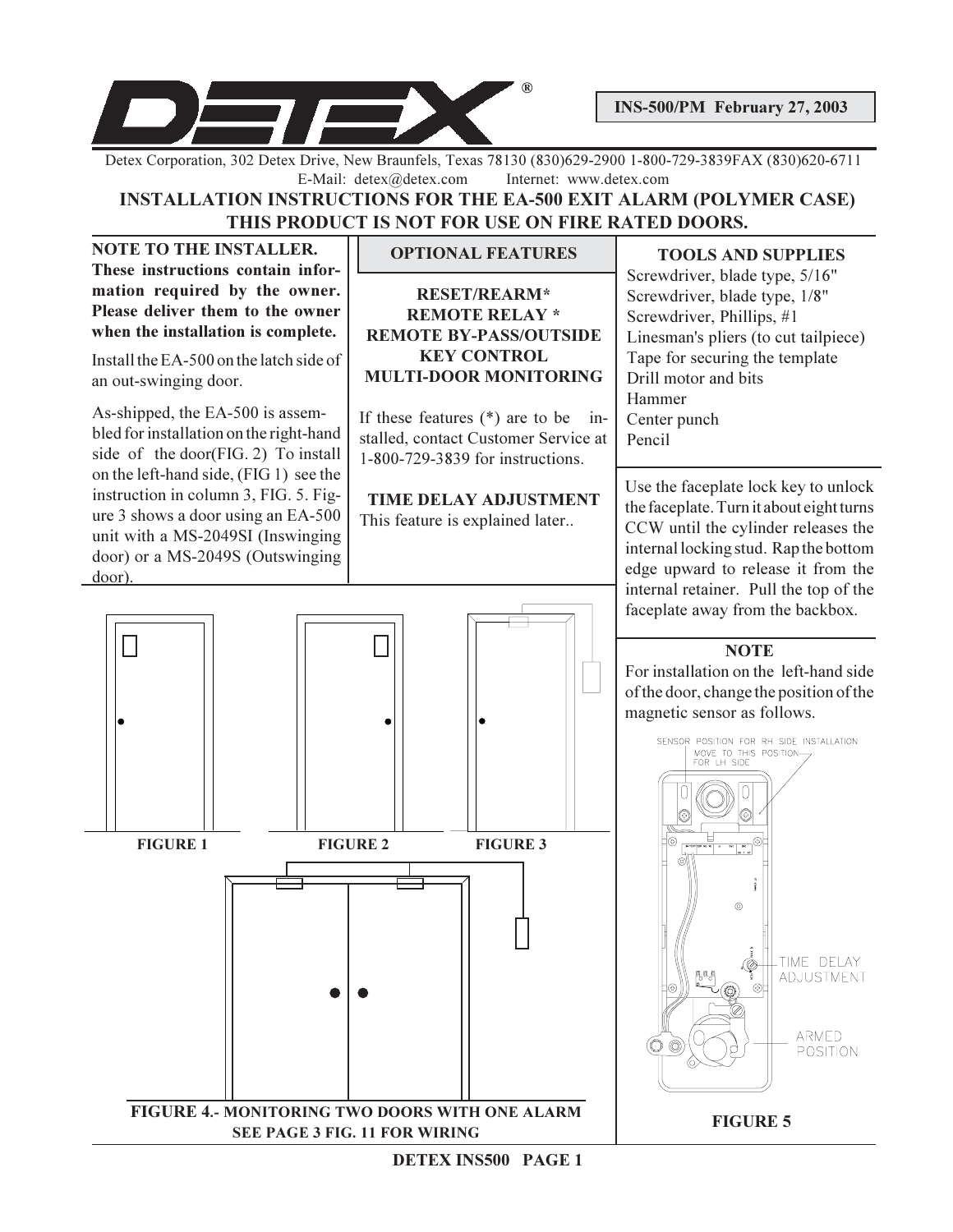

## FIGURE 6.- ILLUSTRATED PARTS BREAKDOWN

| <b>MAINTENANCE</b>                                                                                                                                                                                                                                                                                                                                                   | <b>FUNCTIONAL VERIFICATION</b><br>Periodically, weekly or more often as                                                                                                                                                                                                                                                                                                                                                                                                                 | an audible chirp. If the unit is not<br>armed and the voltage drops to                                                                                                                                                                                                                                                                                                                                                    |  |  |  |  |  |
|----------------------------------------------------------------------------------------------------------------------------------------------------------------------------------------------------------------------------------------------------------------------------------------------------------------------------------------------------------------------|-----------------------------------------------------------------------------------------------------------------------------------------------------------------------------------------------------------------------------------------------------------------------------------------------------------------------------------------------------------------------------------------------------------------------------------------------------------------------------------------|---------------------------------------------------------------------------------------------------------------------------------------------------------------------------------------------------------------------------------------------------------------------------------------------------------------------------------------------------------------------------------------------------------------------------|--|--|--|--|--|
| The EA-500 requires very little<br>care but, to ensure that the system<br>continues to provide the intended<br>security, a maintenance program<br>should be established, as follows:<br><b>KEYS</b><br>Two sets of keys are required;<br>one to arm the system and one to<br>lock the faceplate. Access to<br>these keys should be limited to<br>responsible people. | circumstances require, verify that the<br>system is working properly by<br>opening the door with the system<br>armed. Unit should sound.<br><b>BATTERY CHECK</b><br>The EA-500 contains a low-battery<br>indicator. As long as the battery is<br>OK and the unit is armed, the LED on<br>the faceplate will blink every 45<br>seconds. If the unit is armed and the<br>voltage drops to about 7.5 volts,<br>indicating a low battery, the unit will<br>blink every 45 seconds and issue | about 7.5 volts, the unit will beep<br>every 45 seconds. To replace the<br>battery, disarm the unit, insert the<br>faceplate lock key in the cylinder<br>and turn it COUNTER-CLOCK-<br>WISE about eight turns until it<br>disengages the internal locking<br>stud. With the palm of the hand,<br>rap the bottom of the faceplate<br>upward to disengage the internal<br>retainer. The recommended battery<br>is ALKALINE. |  |  |  |  |  |

## **WARRANTY**

The Detex security hardware product you have purchased is warranted to be free of defects in material and workmanship when properly installed, used and maintained according to instructions. We will, for a period of one  $(1)$  year from the date of purchase, repair or replace any part which, upon our examination, proves to be defective under normal use. This does not apply to batteries or to damage from battery leakage. This warranty will be honored only upon presentation of proof that the product covered thereby was purchased directly from an authorized Detex Distributor. WE SHALL NOT BE LIABLE FOR ANY DIRECT, INCIDENTAL OR CONSEQUENTIAL LOSS OR DAMAGE ARISING OUT OF THE FAILURE OF THIS DEVICE.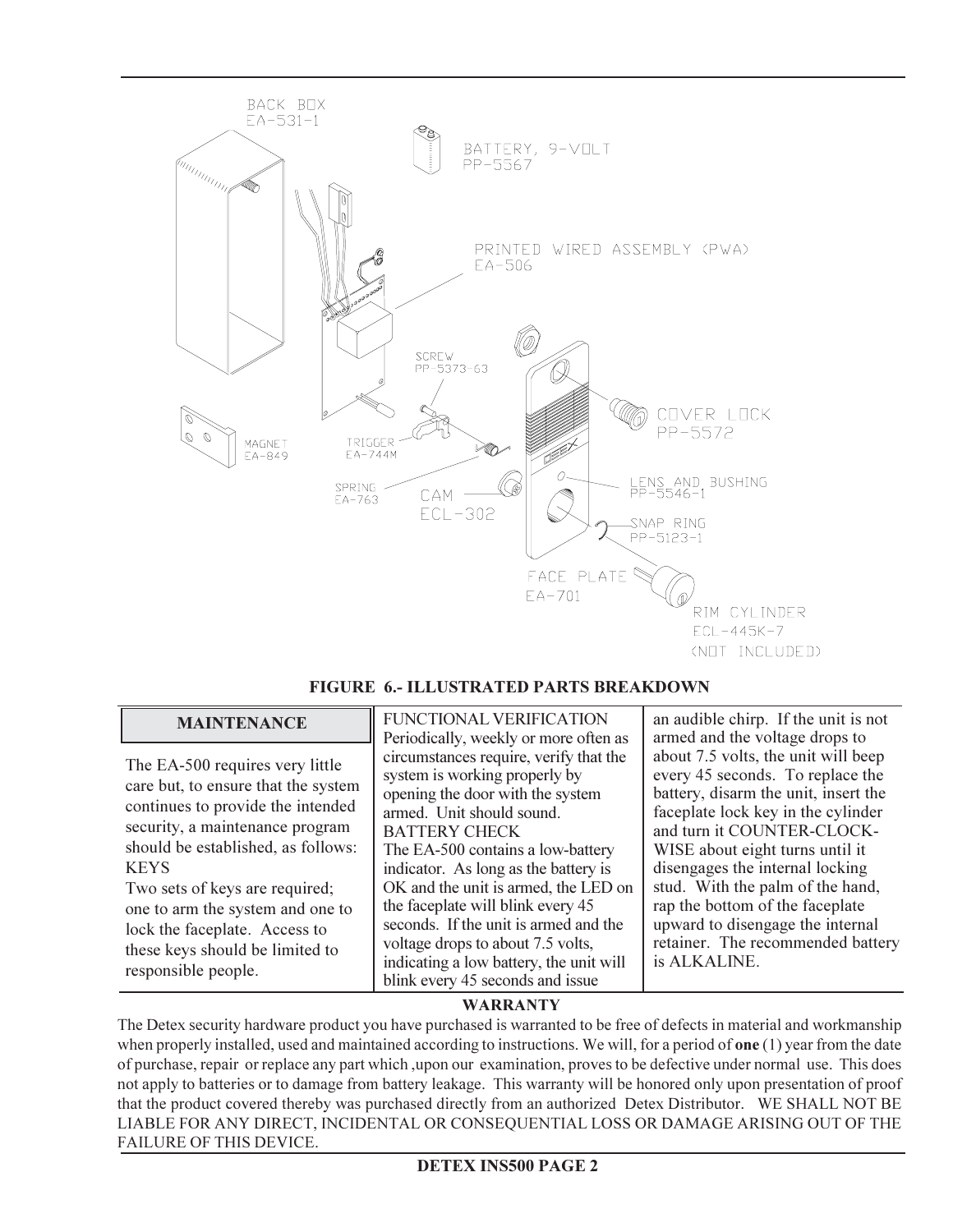DIMENSIONS MAY NOT BE ACCURATE WHEN PRINTING FROM WEBSITE NOTE: PLEASE CONFIRM DIMENSIONS WITH RULER BEFORE USE